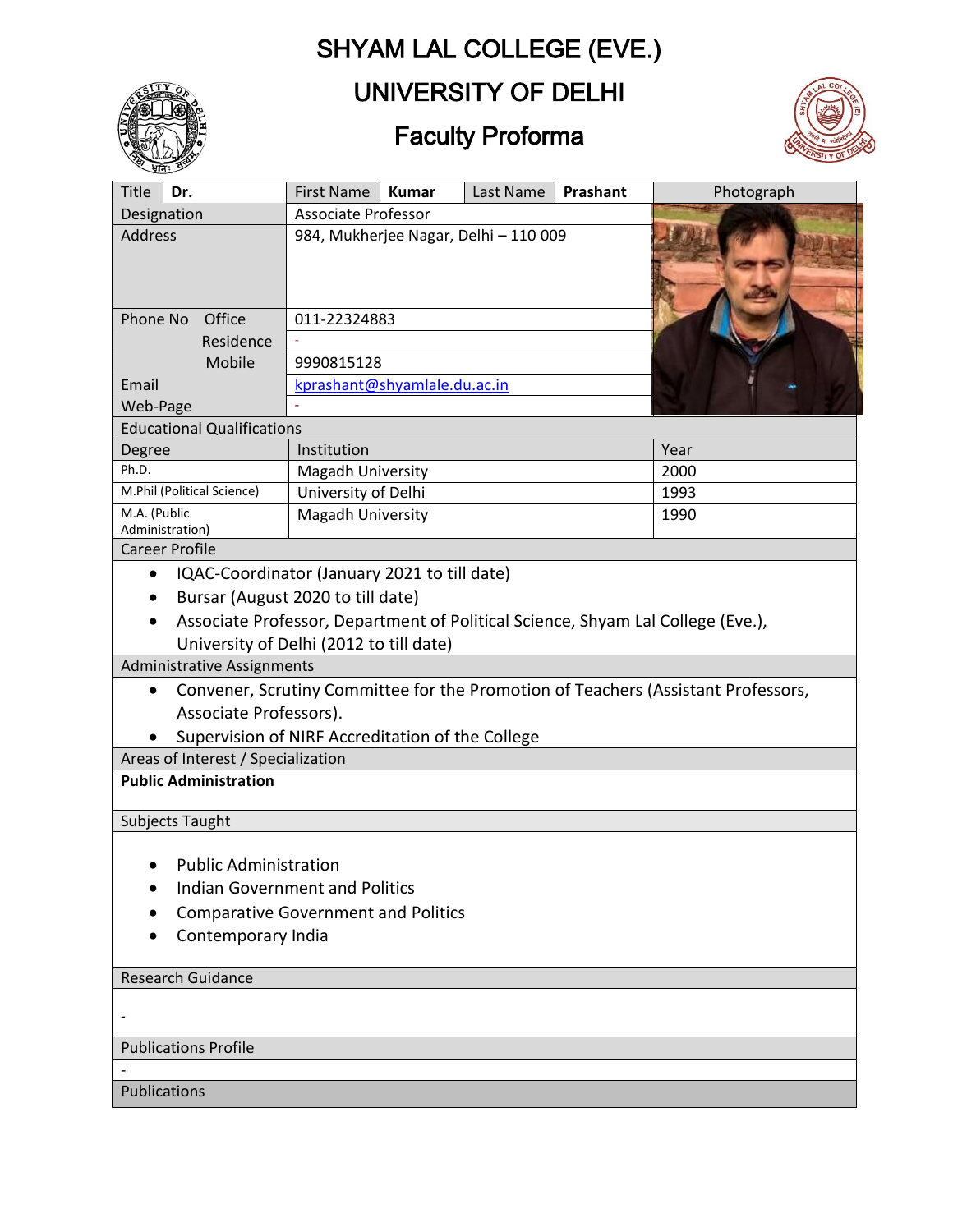### **Book**

• Prashant, Kumar (2021), **"Empowering Rural India Through MGNREGA"**, ISBN:978-93- 86817-46-4

### **Journal**

- Prashant, Kumar (2021), **"Contemporary Challenges of Sustainability"**, Kalasorovar, September 2021, ISSN 0975-4520, single author, Impact factor 4.015.
- Prashant, Kumar (2021), **"Assessing Health Care System of India on the anvil of Sustainability"**, Kalasorovar, July 2021, Vol. No.24, pp. 327, ISSN 0975-4520, single author, Impact factor 4.015.
- Prashant, Kumar (2021), **"Environment and Development – A Theoretical Study"**, Aalochan Drishti, June 2021, Vol. No.22, ISSN 2455-4219, single author.
- Prashant, Kumar (2020), **"MGNREGA: An Overview"**, Sambodhi, December 2020, Vol. No. 43, pp. 188, ISSN 2249-6661, single author, Impact factor 5.80.
- Prashant, Kumar (2019), **"Lok Tantra Ki Chunotiya aur Media – Sumsamayik Sandarbh"**, Global Thought, January 2019, Vol. No.11, pp. 43, ISSN 2456-0898, single author.
- Prashant, Kumar (2018), **"Development – A Concept Note"**, Global Thought, June 2018, Vol. No.8, pp. 179, ISSN 2456-0898, single author.
- Prashant, Kumar (2018), **"Gramin Vikas aur MGNREGA"**, Global Thought, June 2018, Vol. No.8, pp. 68, ISSN 2456-0898, single author.
- Prashant, Kumar (2018), **"Sustainable Development of India – Challenges and the way forward"**, Global Thought, March 2018, Vol. No.7, pp. 98, ISSN 2456-0898, single author.
- Prashant, Kumar (2018), **"Bharat Main Naukarshaahi Ka Vikas"**, Global Thought, March 2018, Vol. No.7, pp. 9, ISSN 2456-0898, single author.
- Prashant, Kumar (2017), **"MGNREGA and its implementation in India"**, Shodh Abhinandan, December 2017, Vol. No.5, pp. 51, ISSN 2321-3116, single author.
- Prashant, Kumar (2017), **"MGNREGA – Initiatives and interventions"**, Global Thought, November 2017, Vol. No.6, pp. 212, ISSN 2456-0898, single author.

Conference Organization/ Presentations

- Co-Chair, two Technical Sessions of the **XXII Annual International Conference** on the theme of **"\$ Five Trillion Economy: The Way Ahead"** organized (online) in collaboration with DSPSR (Affiliated to GGSIP University, New Delhi), Slovak University of Agriculture in Nitra, Sri Aurobindo College (E), University of Delhi; Rotary Club of Delhi Maurya; and Divine International Group of Institutions, Gwalior on **January 9-10, 2021**.
- Program Co-Director of a two-week Faculty Development Programme (FDP) on **"Sahitya, Rajneeti, Media aur Paryavaran: Samsamayik Sandarbh"** organized in collaboration with Ramanujan College, University of Delhi **from 16th July to 31st July 2021**.

Research Projects (Major Grants/Research Collaboration)